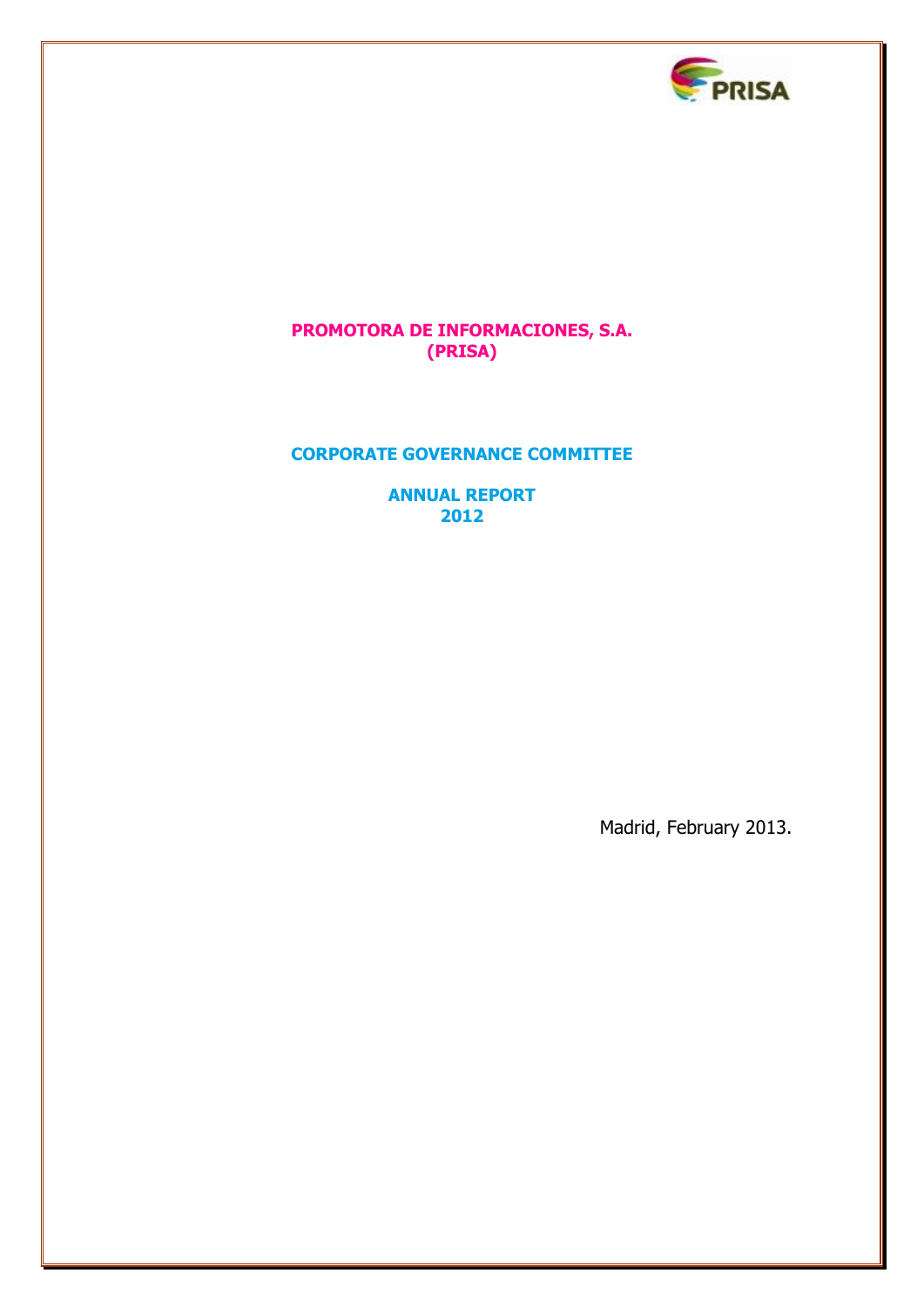# **CORPORATE GOVERNANCE COMMITTEE ANNUAL REPORT**

# **2012**

# **I.- INTRODUCTION**

The Corporate Governance Committee (hereinafter the Committee) is governed by article 21 ter of PRISA Bylaws and by articles 26 and related of the Regulation of the Board of Directors and issues this annual report concerning its performance during the 2012 financial year, in accordance with the provisions of Article 26. 3.e)ii., of the Board of Directors Regulation.

The current Corporate Governance Committee came into existence in June 2011 as a result of the splitting of the Corporate Governance, Nomination and Compensation Committee (CGNCC) into two separate Committees: a Corporate Governance Committee and a Nomination and Compensation Committee.

# **II.- COMPOSITION**

The current composition of the Committee is as follows:

Chairman: Mr. Ernesto Zedillo Ponce de León.- External Independent Director.

Members:

Mr. Jose Luis Leal.- External Independent Director. Ms. Arianna Huffington.- External Independent Director. Ms. Agnès Noguera Borel.- External Director (representing significant shareholdings)

Mr. Jose Luis Leal and Ms. Arianna Huffington were appointed members of this Committee in October 2012 to replace Mr Matías Cortés and Mr Gregorio Marañón.

Article 21 ter of the Bylaws set forth that the Corporate Governance Committee shall be composed exclusively of external directors and likewise provides that its Chairman shall be an independent director, which are, in fact, the cases.

The Committee's secretary is the secretary to the Board of Directors, in accordance with the mentioned rules.

## **III. ACTIVITIES OF THE COMMITTEE IN 2012**

In accordance with the provisions of Article 26 of the Board of Directors Regulation, the Corporate Governance Committee has the following competencies:

a) Regarding the composition of the Board of Directors and Board Committees:

i. Propose the appointment of independent directors.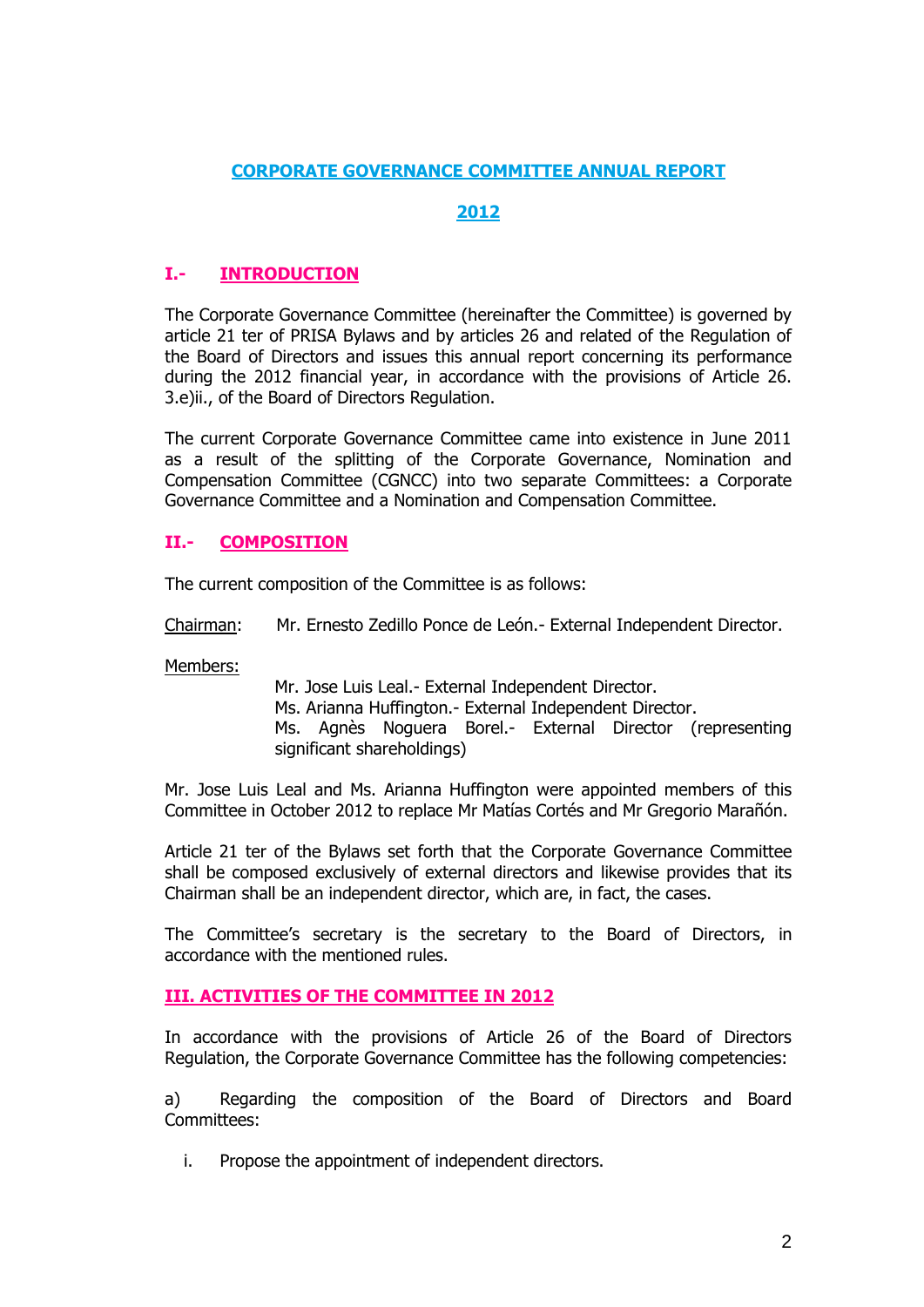- ii. Propose the qualification of directors into the categories of executive, external proprietary, external independent and other directors, when the appointment or renewal of the directors is going to be executed by the General Shareholders Meeting or when that classification is revised annually in the Corporate Governance Report.
- iii. Inform on the removal of executive and independent directors, when the Board of Directors propose the decision to the Shareholders Meeting or when occurs justa causa due to a breach of the director of the duties inherent to his/her position and when is carrying out a disciplinary procedure that could mean the removal of the director.
- iv. Report, together with the Nomination and Compensation Committee, on proposals for the appointment of the Chairman and Vice Chairman, Chief Executive Officer, and members of the Delegated Committee and other committees of the Board of Directors.
- v. Evaluate the skills, knowledge and experience on the Board, and therefore, define functions and capabilities required of candidates to fill each vacancy and evaluate dedication necessary to properly perform their duties.
- vi. Report to the Board on issues of gender diversity in relation to the composition of the Board.
- vii. Submit to the Board of Directors, a report evaluating the performance and composition of the Board and the performance of their duties by the Chairman and the Chief Executive of the Company.

b) In connection with the strategy of corporate governance and corporate social responsibility of the Company:

- i. Promoting corporate governance strategy of the Company.
- ii. Know, promote, guide and monitor the performance of the Company regarding corporate social responsibility and sustainability and corporate reputation and to report thereon to the Board and Delegated Committee as appropriate.
- iii. Inform and propose to the Board the approval of the Corporate Governance Report.
- iv. Inform and propose to the Board the approval of the annual corporate social responsibility report and, in general, issue reports and develop actions in the field of corporate social responsibility and sustainability, in addition, in accordance with corporate governance of the Company and when being asked by the Board of Directors or its Chairman.
- c) In connection with the internal rules of the Company:
	- i. Propose to the Board the approval of a Code of Ethics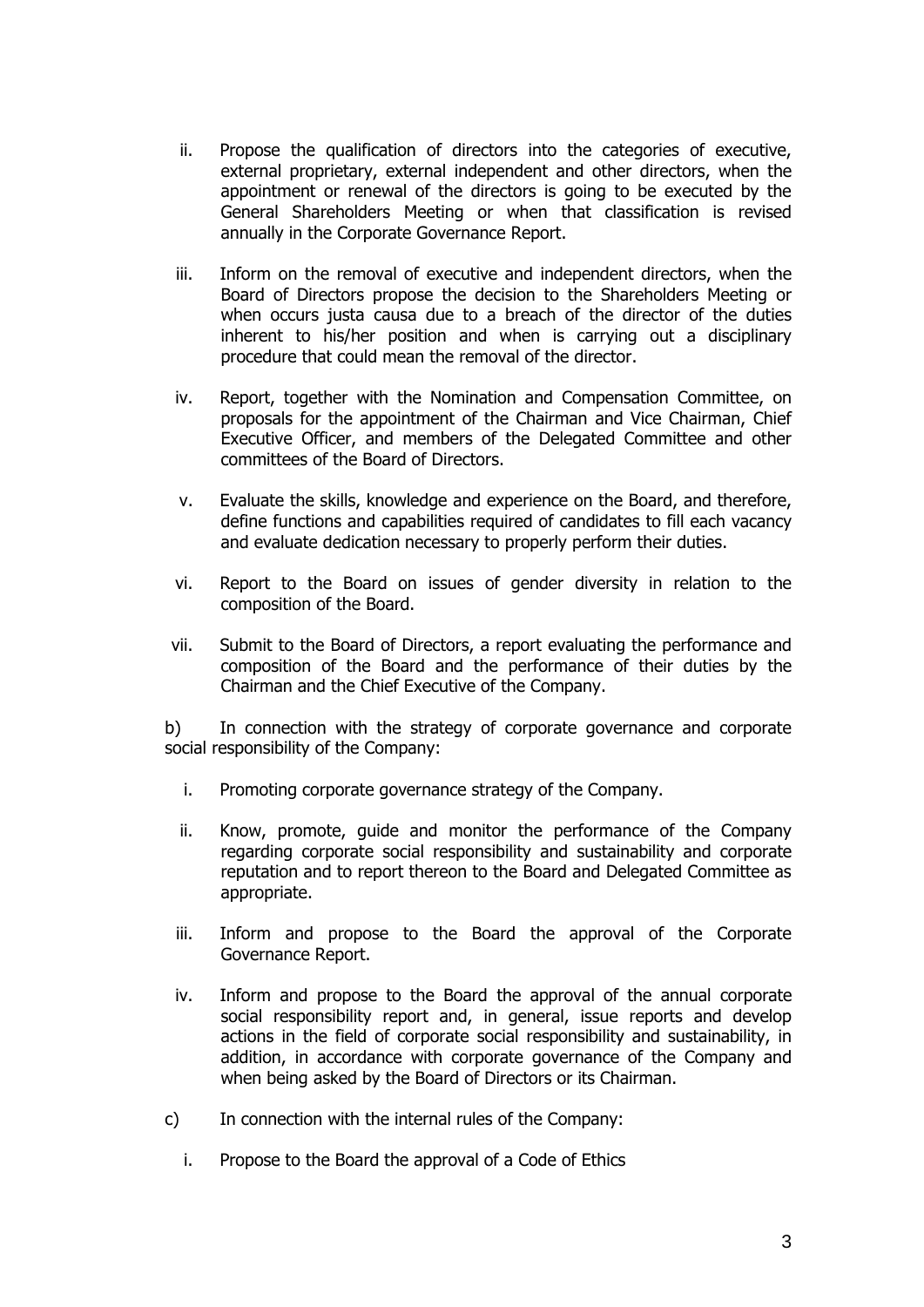- ii. Propose to the Board the approval of a Code of Conduct of the employees.
- iii. Report on proposals for amending the Bylaws, Rules of the Board, Rules of the Shareholders Meetings, Rules of Operation of the Shareholders Electronic Forum, the Internal Rules of Conduct, the Code of Ethics and Code of Conduct of the employees and any other rules of governance of the Company.
- iv. Review the implementation of the Board Rules, the Internal Rules of Conduct, the Code of Conduct of the employees and, in general, the rules of governance of the Company and to make proposals for their improvement.

d) In connection to transactions with related parties to the Company and companies of the Group:

- i. Report of transactions of the company with a significant shareholder, prior to its approval by the Board.
- ii. Report professional or commercial transactions of directors, prior to its approval by the Board.
- iii. Authorize transactions by persons related to directors under the terms provided for in Article 33 of the Board of Directors Regulation.
- e) Other competences:
	- i. Review compliance policies and propose all necessary measures for its strengthening.
	- ii. Approve annually a report on the performance of the Committee and propose to the Board of Directors its publication, when the Annual General Meeting is called.
	- iii. Exercise all other powers granted to the Committee in the Board of Directors Regulation.

During 2012 the Committee has met on 4 occasions.

The following are the issues discussed during 2012 in subject areas pertaining to this Committee:

## **a) Composition of the Board of Directors and Board Committees:**

Qualitative composition of the Board of Directors:

The Committee proposed classification of directors into the categories of executive, external proprietary, external independent and other directors, under two different circumstances: i) upon appointing new directors (which is the case of Mr. Jose Luis Leal and Mrs Arianna Huffington, appointed as directors by the Board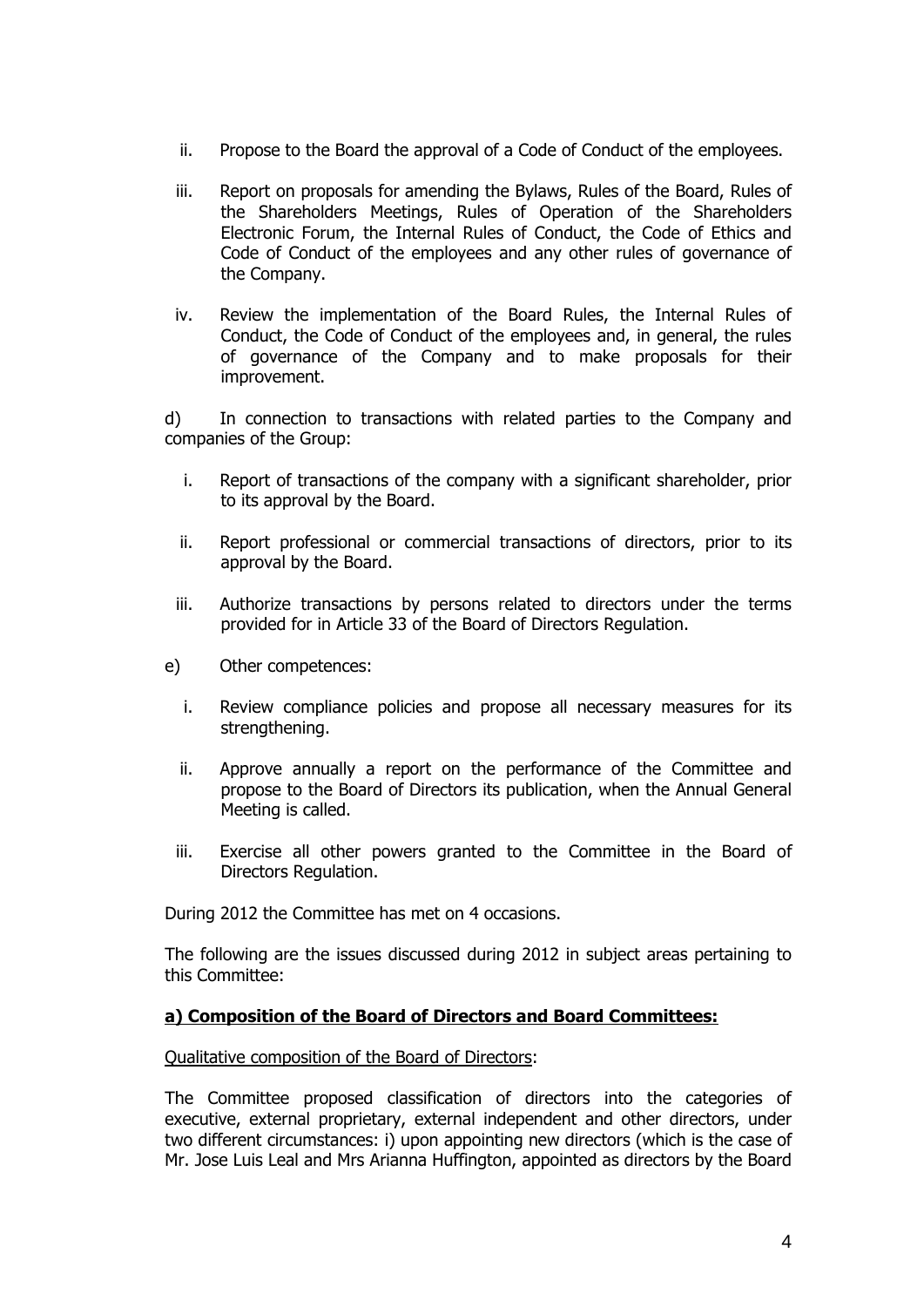of Directors held on October 24, 2012) and ii) when that classification is reviewed annually in the Annual Corporate Governance Report.

Specifically, in the Annual Corporate Governance Report corresponding to the 2011 financial year the nature of each director was explained, taking into account the definitions of the CNMV's Good Governance Code, and modifying the nature of the director Mr Manuel Polanco Moreno, who turned from external proprietary to executive director. Such classification shall be repeated in the Annual Corporate Governance Report for the 2012 financial year.

Composition of the Board of Directors, the Delegated Commission and the Committees, and appointment of positions.

In July 2012 Mr Ignacio Polanco Moreno tendered his resignation as Chairman of the Board of Directors and Director of the Company. The Committee reported, together with the Nomination and Compensation Committee, on the proposed appointments as Executive Chairman, Deputy Chairman and CEO of Mr Juan Luis Cebrián, Mr Manuel Polanco and Mr Fernando Abril- Martorell, respectively, and on the delegation of all authority of the Board, except non delegable authority, to Mr. Cebrián and Mr. Abril- Martorell.

Also, in order to fill vacancies on the Board left by the resignation of Mr Ignacio Polanco Moreno and Mr Diego Hidalgo Schnur (also tendered in July 2012), the Committee reported favorably on the interim appointment of Mr Jose Luis Leal and Mrs Arianna Huffington, as independent directors.

Moreover, the Committee has reported, together with the Nomination and Compensation Committee, whenever there have been changes in the composition of the Delegated Committee and other Committees of the Board.

Evaluation of the functioning and composition of the Board and the performance by the Chairman of the Board and chief executive of the Company of his duties:

The Committee has made a special self-monitoring of the self-evaluation of the Board of Directors, informing it of the outcome

## **b) Corporate governance and corporate social responsibility strategy of the Company:**

#### Implementation of the Company's corporate governance strategy.

The Committee focused its action during the year, among other things, on the proposed measures to improve the Company's corporate governance, some of which are already being implemented by the Board of Directors and the rest of the Committees.

Among the measures proposed by the Committee are those concerning the preparation and holding of meetings of the Board of Directors, Delegated Committee and Board Committees.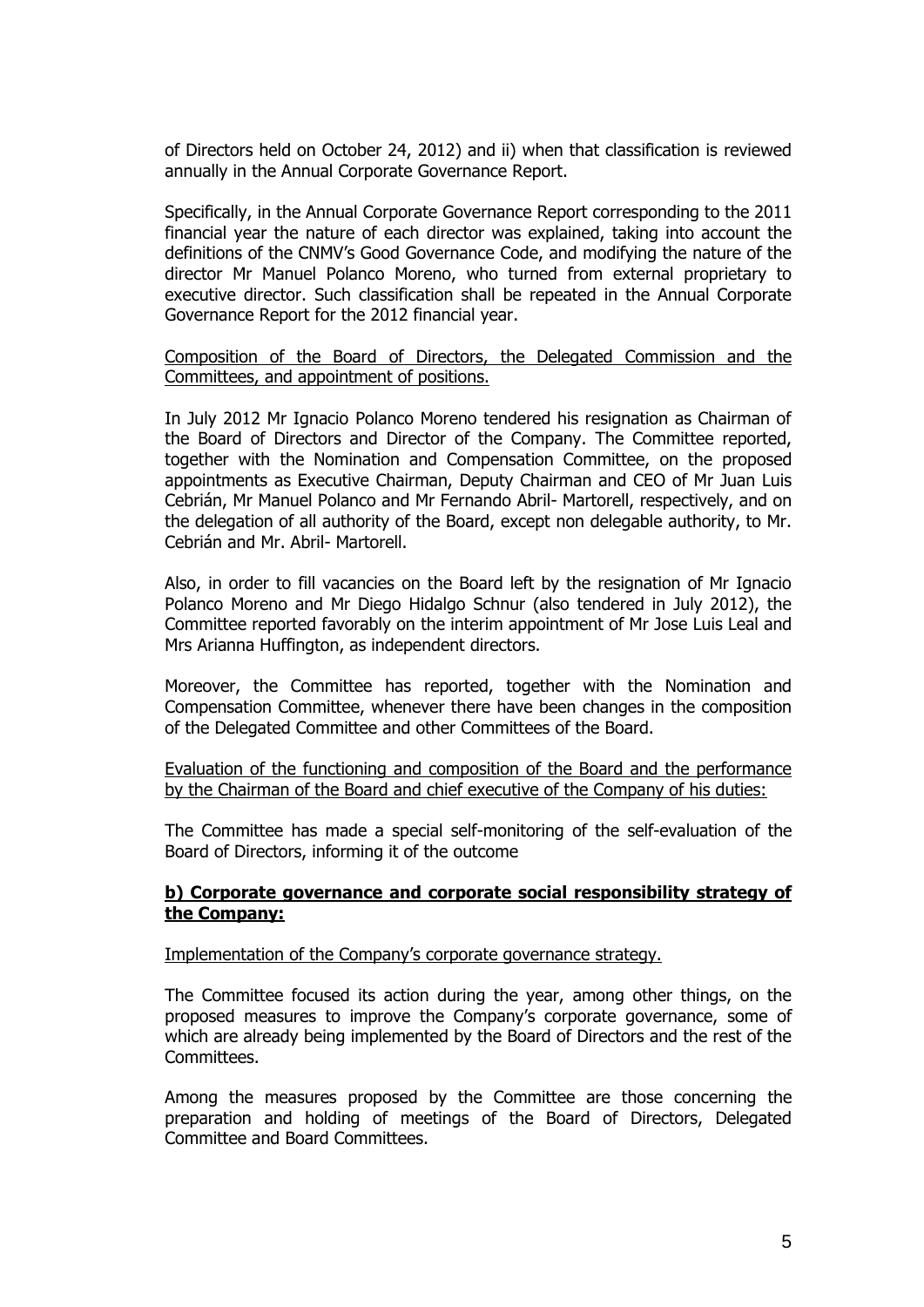In keeping with best practice in corporate governance, the Committee proposed that time be set aside at the beginning or end of Board meetings for the external directors (proprietary and independent) to express their concerns, without the presence of the executive directors.

The Committee has also launched a directors' portal as a channel for providing information to directors by electronic means.

### Corporate social responsibility, sustainability and corporate reputation

The Corporate Social Responsibility Report for the 2011 financial year was approved by the Board of Directors.

Likewise, the Committee will propose to the Board the approval of the Corporate Social Responsibility Report for the year 2012

#### Annual Corporate Governance Report.

The Committee proposed the Corporate Governance Report for the 2011 financial year to the Board of Directors.

Also, this Committee will propose the Corporate Governance Report for the 2012 financial year to the Board of Directors.

## **c) Internal rules of the Company:**

Amendment of the Company's governance rules.

The Committee has reported favorably on the proposed amendments of the Bylaws and the Regulations to the General Shareholders Meetings, that the Board of Directors submitted to the approval of the shareholders' meeting held on June 30, 2012.

There were two types of amendments: (i) amendments aimed at adapting the Company's internal rules to the changes in the law since the last General Shareholders Meeting, and (ii) amendments to the Bylaws and other internal rules in order to be able to implement the resolutions that were submitted to the shareholders for approval, mainly concerning the possibility of paying the minimum dividend on the Class B preference shares in the form of shares, through the appropriate capital increases, and the proposal to strengthen the Company's equity and cash, so as to improve its capital structure and financial ratios.

Likewise, the Committee reported favorably on the proposed amendments to the Regulations of the Board of Directors (approved by the Board held on July 20, 2012), in order to its adaptation to the new organizational structure of the company, providing essentially that the Delegated Committee shall be chaired by the Chairman of the Board.